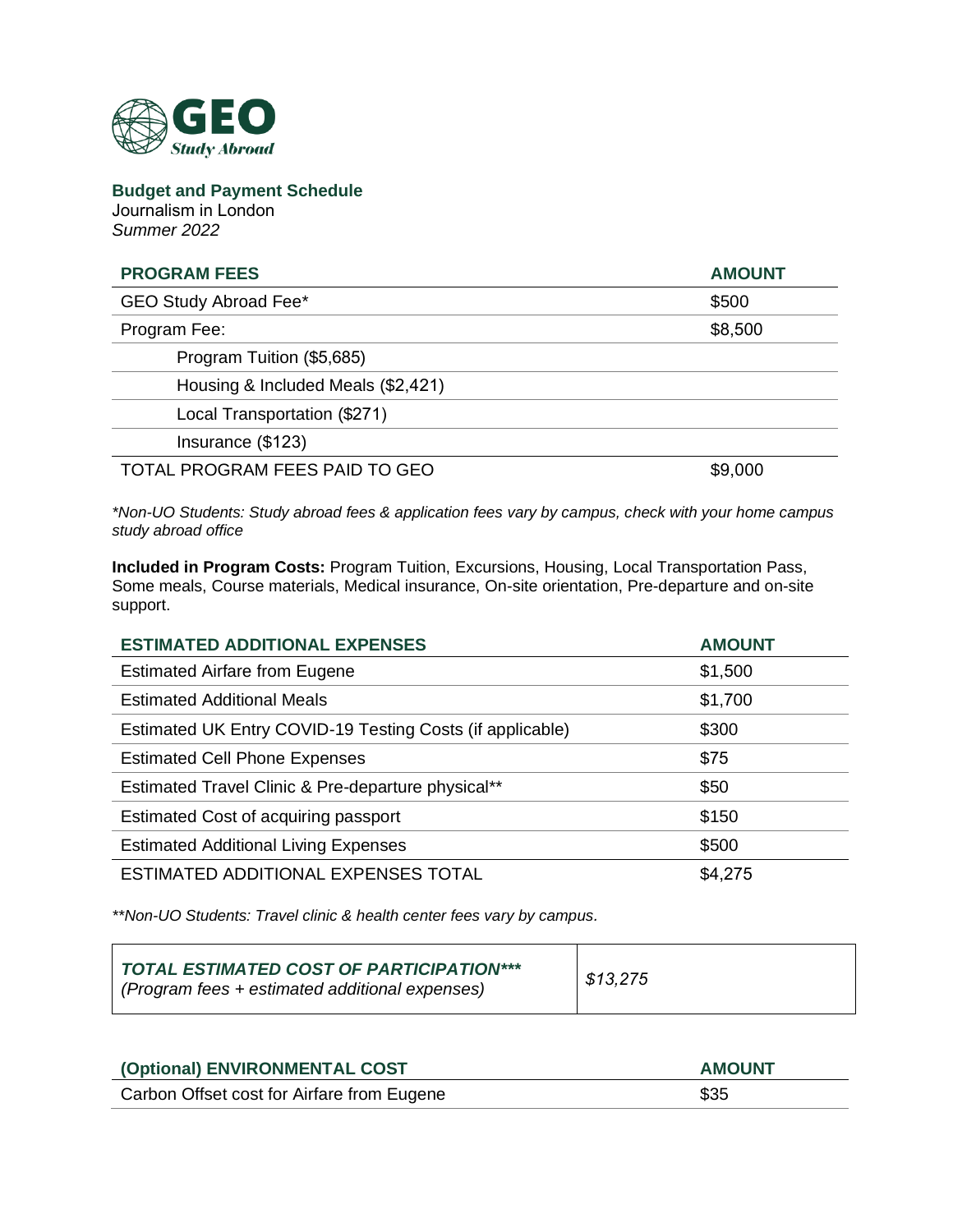*\*\*\*This budget assumes that the current global situation will improve enough to run this program safely as it was originally designed. All program details, including cost, will be updated if global or location-specific conditions require modifications to program structure (for example, limitations on in-country travel or the requirement of single-occupancy accommodation).*  GEO continues to closely monitor the conditions for each program to ensure that they meet the safety and travel *requirements of the University of Oregon, the host country, and the local institutions with which we work.*

## **CANCELLATION AND REFUND POLICY INFORMATION:**

*Important*: The GEO Cancellation and Deferral Policy is effective from the time a student agrees to pay their non-refundable program deposit or electronically signs the program commitment form, regardless of application or acceptance status. It is essential to read this policy before a potential cancellation or deferral takes place, in order to fully understand the withdrawal and cancellation penalties and understand what it means financially to commit to a study abroad program.

## **Cancellation/Deferral Penalty Dates:**

| <b>CANCELLATION/DEFERRAL DATE</b>             | <b>PENALTY IF NOTICE RECEIVED</b><br><b>AFTER THIS DATE</b>  |
|-----------------------------------------------|--------------------------------------------------------------|
| Upon acceptance to program                    | Student agrees to \$500 non-refundable program<br>deposit    |
| 12 weeks before program start date            | Student is responsible for 20% of total GEO<br>program fees  |
| 8 weeks before program start date             | Student is responsible for 50% of total GEO<br>program fees  |
| Program start date or after program<br>begins | Student is responsible for 100% of total GEO<br>program fees |

**Cancellation/Deferral Process: Students who cancel or defer their participation must notify both GEO and the program provider or the host institution in writing**. Fax (GEO: 541-346-1232) or email is acceptable (GEO: geoinfo@uoregon.edu). Verbal notification to GEO or notification given to a non-UO campus study abroad office is not sufficient.

- If one of the deadlines in the Student Budget posted on the program page of the GEO website falls on a weekend or holiday, GEO will accept written notifications received on the following business day.
- A student can defer their application for up to twelve months from the term in which their original program was scheduled to start, and upon approval by the GEO advisor. Beyond twelve months, a student must cancel their application and re-apply. In some cases, a student may be able to apply their non-refundable application fee and deposit to a future GEO program upon GEO approval.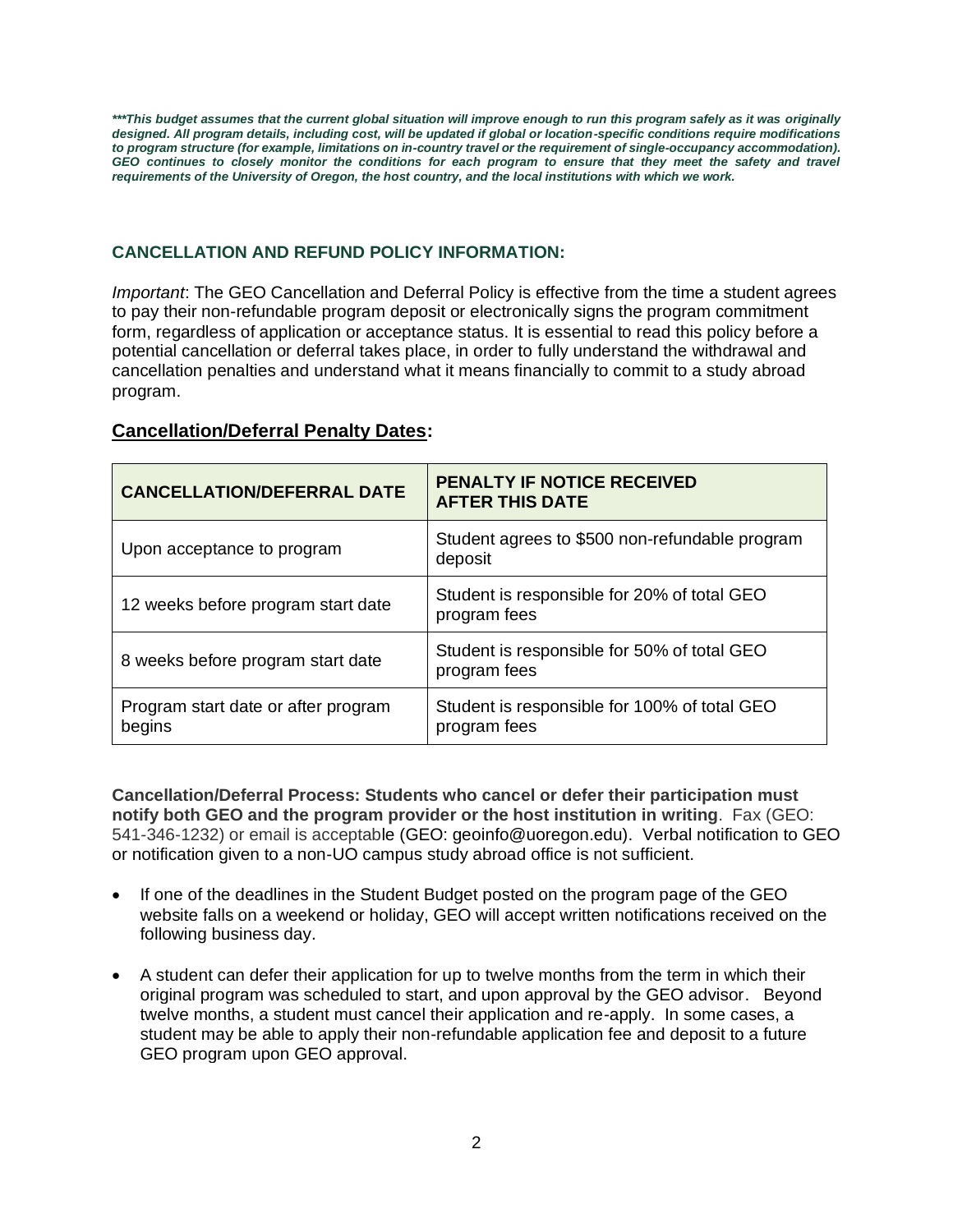#### **Cancellation/Deferral Policy and Penalty**:

- This cancellation and deferral policy applies to all cancellations and deferrals regardless of the reason for cancellation or deferral, including but not limited to inability to secure proper legal status (i.e. passport, visa, etc.) in the host country of the participating program.
- If the program fee has not been received by GEO at the time of cancellation or deferral, the penalty amount will be billed by GEO to the student's account.
- GEO fees include: the GEO program fee, the UO Study Abroad fee (UO students only), and/or any other fees that are billed by GEO.
- Some U.S. partner institutions have a direct billing arrangement with GEO and pay fees on behalf of their students. GEO refunds will be sent to the billed party: if GEO bills the institution, the refund is sent to the institution; if GEO bills the student, the refund is sent to the student at the permanent address listed on the initial application unless otherwise requested. Students who are unsure about the billing arrangements of their home institution should check with their home institution's study abroad office.
- GEO and the program provider or the host institution reserve the right to cancel a program due to low enrollment, natural disaster, public health emergency, political unrest, terrorism, acts of war or any other reasons beyond GEO's control. If a program is cancelled prior to the start date for any of these reasons, GEO will refund all payments received by GEO including the application fee, program deposit, and program fee. GEO assumes no further financial responsibility and is not responsible for airfare, visa fees, or any other fees related to the program that may have been paid. GEO strongly recommends that students purchase travel cancellation/interruption insurance.